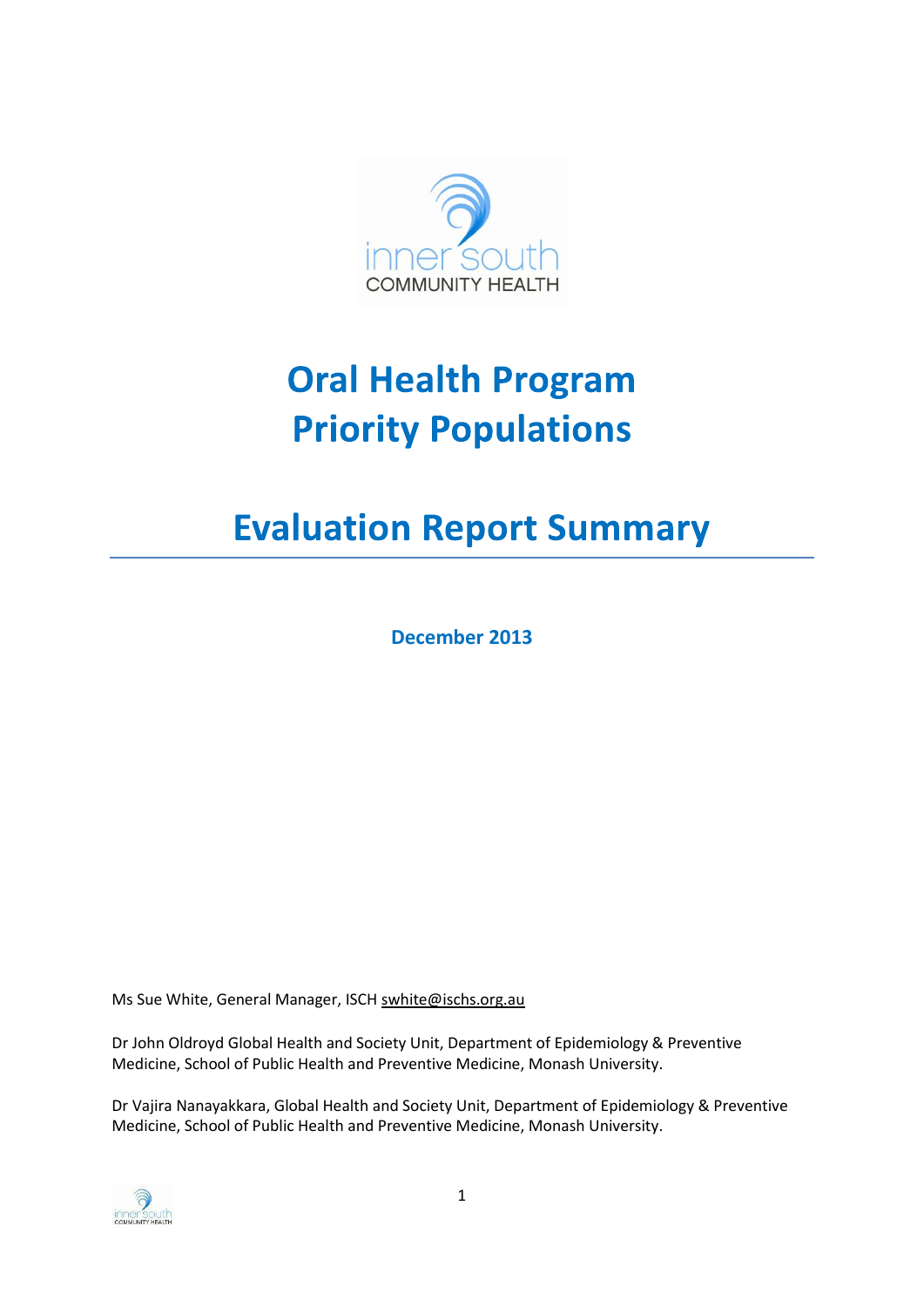# **One: About Inner South Community Health (ISCH)**

Inner South Community Health is a major provider of health and community services across the inner southern region of Melbourne and beyond. Inner South is a not for profit organisation located at four centres within the St Kilda, Prahran and South/Port Melbourne area. ISCH provides access to doctors, dentists and a broad-range of allied health and other supports, delivering more than 150,000 services each year. Our mission is twofold:

- To develop and deliver quality health services that respond to the needs of our communities, with a particular focus on engaging those who may not readily access mainstream services;
- To advocate for a social model of health and address the structural reasons for health inequity.

Evidence over many years of significant health disparities in our local population has led to the development of specific approaches to the oral health needs of our community. A 2009 survey of ISCH clients found that:

- 11.5% identified as homeless
- majority had moved 4 times in past 12 months
- 67% reported that they do not feel safe in the place they live
- 59% lived alone  $\bullet$
- majority reported higher than average rates of acute / chronic disease and subsequent  $\bullet$ increased levels of inpatient / ED treatment
- 50% reported decreased function due to emotional / mental health issues  $\bullet$
- a large number reported higher than average rates of co morbid mental health, AoD, gambling
- compared with the region and state, the majority experienced poorer oral health status  $\uparrow$ DMFS adults over 25 years
- 45% reported difficulties affording health care
- 70% reported difficulties meeting cost of transport

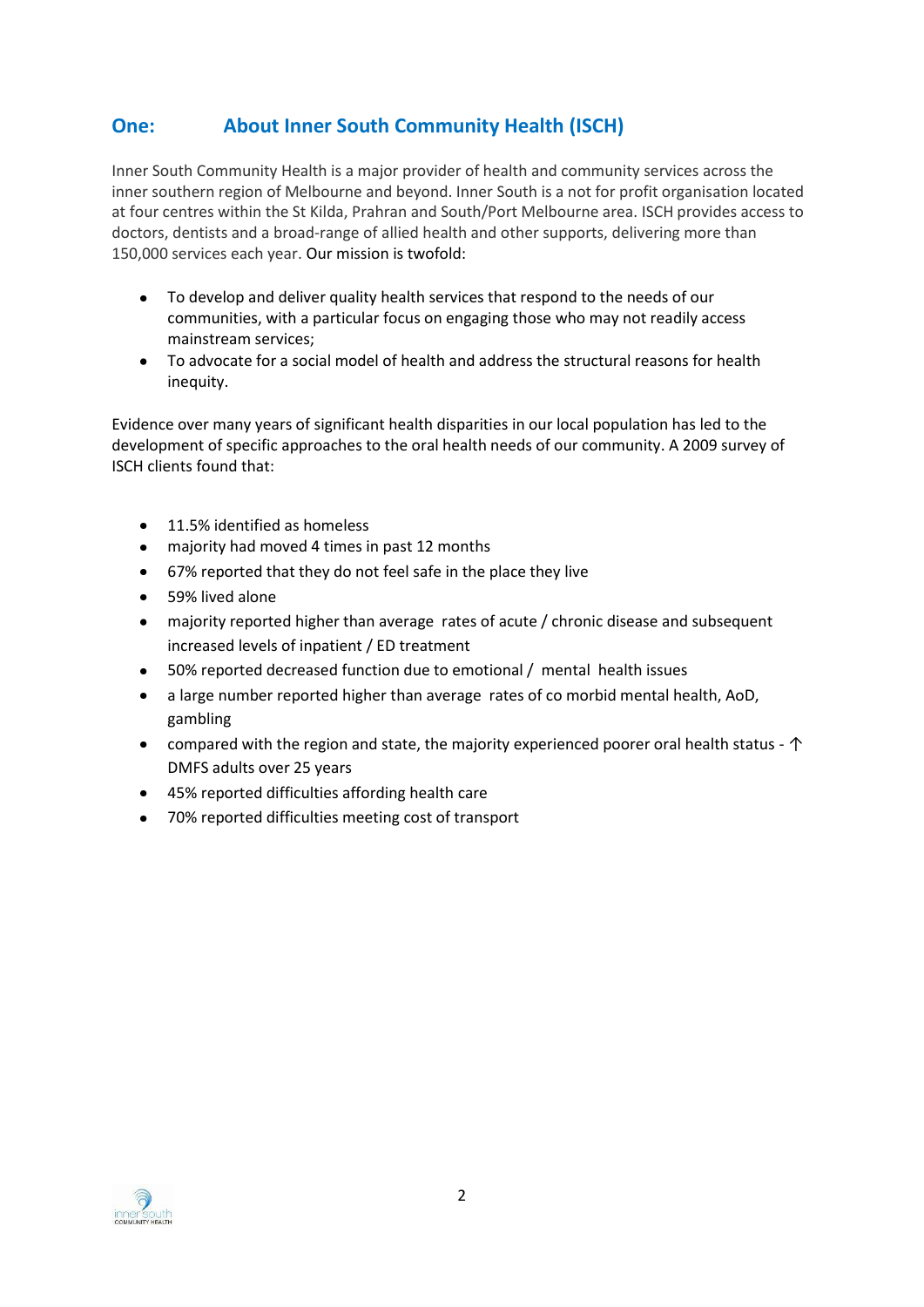# **Two: ISCH Oral Health Priority Populations Model of Care**

Based across two sites, ISCH has a total of 8 dental clinics and provides approximately 17,000 appointments per year. In response to local need, we have developed an Oral Health Model of Care to improving the oral health of relevant priority populations:

- Aboriginal people
- $\bullet$ People experiencing (or at risk) homelessness
- People living with mental illness
- People living with HIV
- People with alcohol / other drug issues
- People living in pension level SRS
- Preschool children.

The model (as depicted in appendix one) compromises six key components:

## **1. Assertive Outreach**

Assertive outreach involves clinical staff seeking out clients who would not otherwise access oral health care. The team offers screening, health education and care coordination in environments where priority populations congregate - rooming houses, parks, homeless agencies etc.

## **2. In-reach**

Local agencies who work with priority populations are provided with a block booking sessions in order to opportunistically engage clients with clinical care. Agency staff provide practical support (such as transport), whilst the clients attend our clinics for clinical care and treatment.

## **3. Partnerships**

Partnerships with relevant agencies are essential to our priority population model of care. Collaboration occurs around both individual client need and local population health planning.

## **4. Cross team collaboration**

The support of other teams at ISCH ensures that oral health staff are able to work effectively with priority populations. Collaboration with mental health, indigenous, AoD, homelessness and admin staff are critical to achieving positive outcomes for vulnerable clients.

## **5. Health promotion**

A health promoting approach to all aspects of care ensures that sustainable improvements in oral health care will occur.

## **6. Efficient / effective clinical care**

Whilst the above strategies provide essential engagement, health education and capacity building, the provision of accessible, timely, affordable clinical treatment is an essential component of improving the oral health of priority populations.

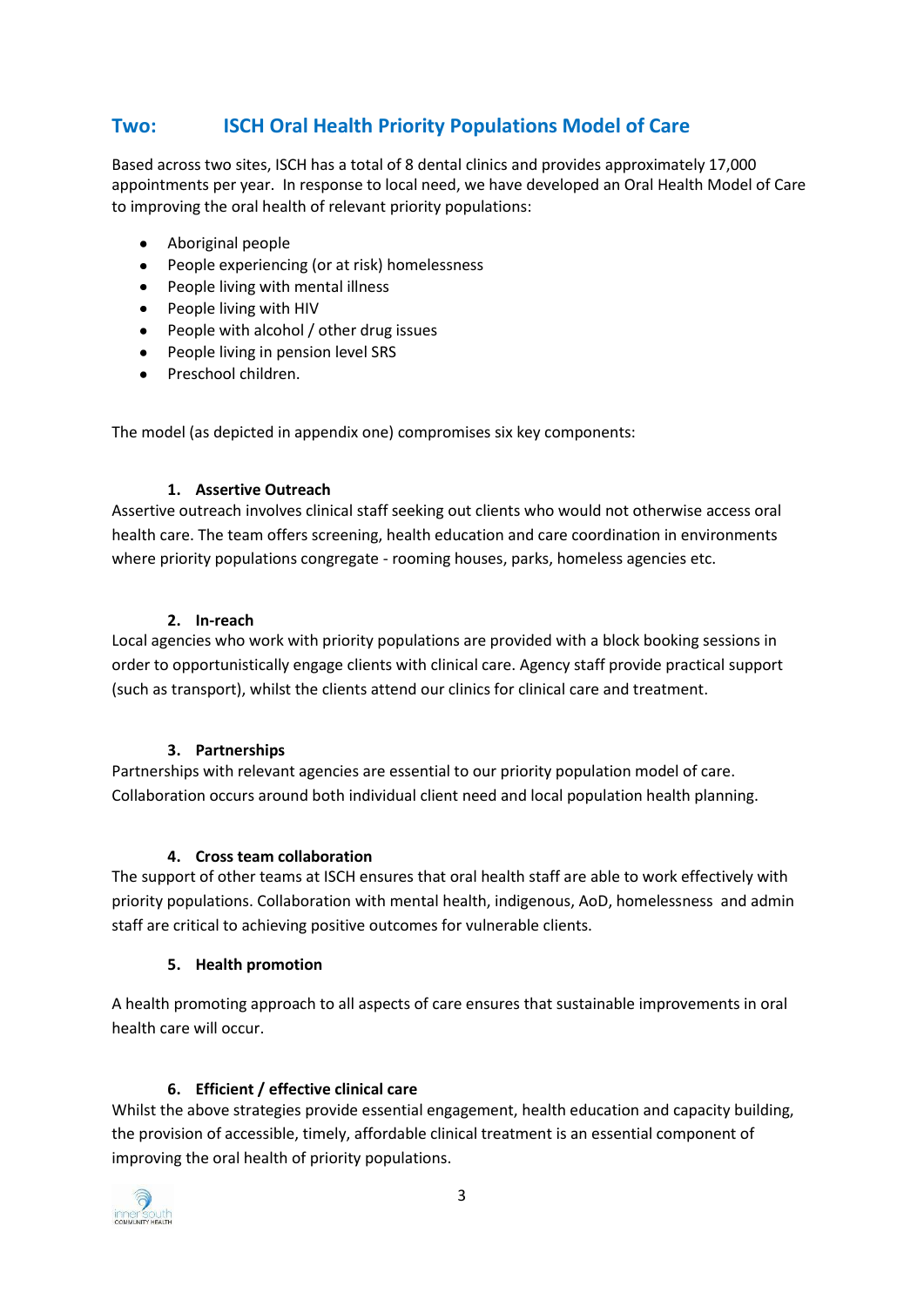# **Three: Monash University Evaluation:**

In 2013, ISCH contracted Monash Uni to evaluate the ISCH model for improving the oral health of marginalised populations, via the following objectives:

- $\bullet$ Fully document the model;
- Identify / analyse the model strengths, opportunities, weaknesses and risks;
- Provide evidence that supports sustainability:
- Inform service development at ISCH.  $\bullet$

The researchers used a mixed approach of both qualitative and quantitative methods, incorporating: literature review, population health data review, service usage data analysis, focus groups, in-depth interviews and peer administered questionnaires.

# **Four: Key Findings**

The researchers determined that the ISH Oral Health Priority Populations Model of Care is essentially a *highly effective, well implemented program* with some gaps in reach and adoption. They also found that sustainability and growth are at times restricted due to funding constraints.

#### **Reach**

Good program reach, although not all eligible clients are engaged.  $\bullet$ 

#### **Effectiveness**

Client evaluation suggests high level of effectiveness.

#### **Adoption**

 $\bullet$ Outreach component is not appropriately funded and therefore not able to cover all settings for priority populations.

#### **Implementation**

- Flexibility / responsiveness was found to be excellent.  $\bullet$  .
- Opportunities for further development re internal cross referral processes.
- Appointment system needs review; need to ensure continuity of care for highly transient clients.
- Use of volunteers (ie transport etc) is highly valued.
- Opportunities exist for capacity building within partner agencies.

#### **Maintenance**

Although all aspects of the model are not supported by funding , there is a strong organisational commitment to the model sustainability

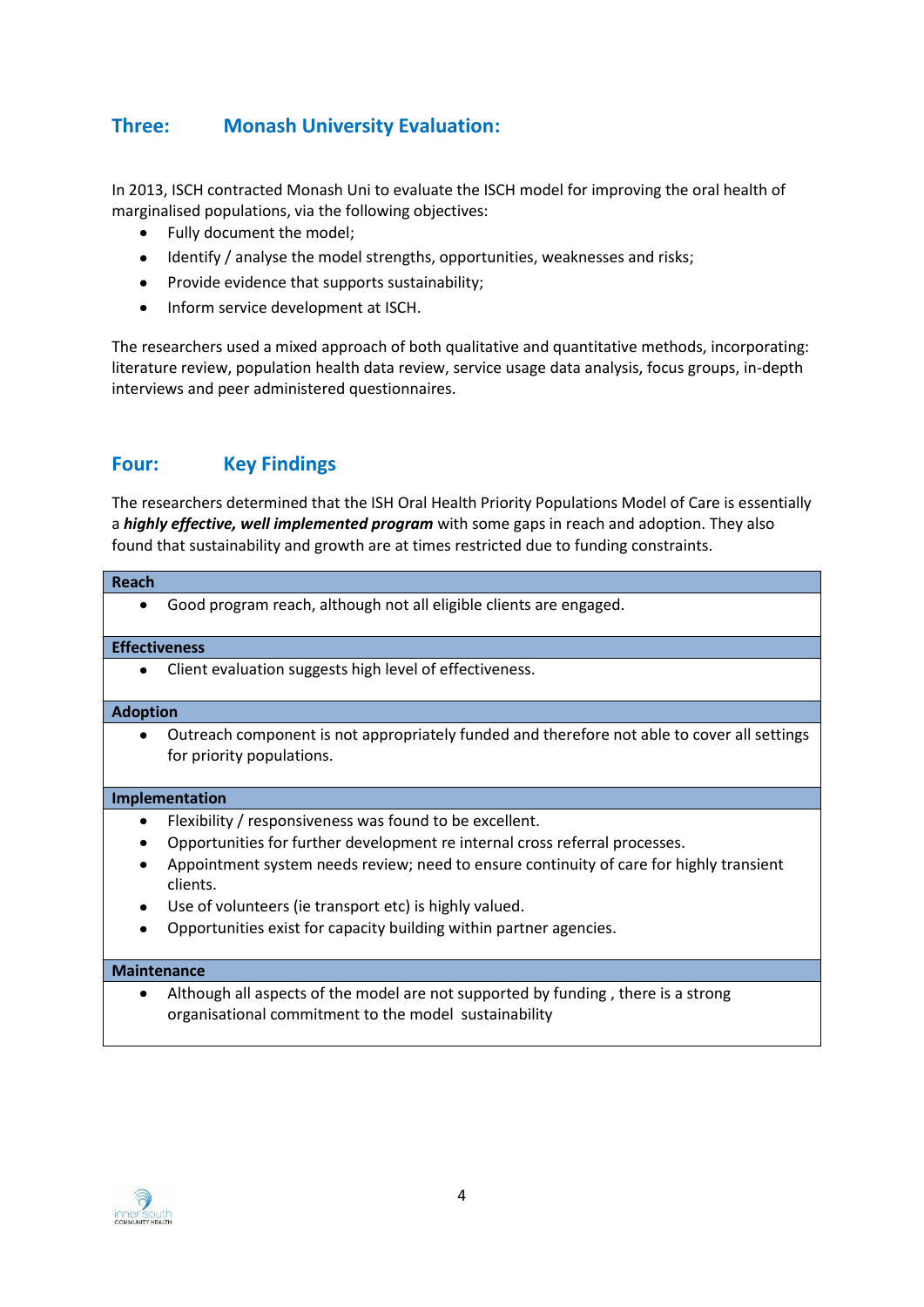# **Five: Client voices**

As part of the Monash Uni evaluation, a number of clients participated in in depth interviews. A small selection of transcripts below highlights the value of the program to accessibility and sustainability in oral health.

*"I am one of the residents here; I have been here 7 years and I think the dental program has been wonderful for me with the way I have been treated… the dentists have all been very nice… very polite they explain everything that they are doing, they are very careful not to cause you any pain so they are careful with injections to treat your teeth…"*

*"You are taught how to brush your teeth properly and that you should also brush your gums… and they usually take their time, it is not rushed or anything like that…and when they come they bring those sample packs with them…so you have a little tube of toothpaste, a new toothbrush, some floss to floss your teeth…it's very helpful especially the floss because most people forget to buy that for themselves"*

*"For years I had a mouthful of really bad, rotten teeth … and it made me a little bit introverted … hand over the mouth… always aware of people looking at me. I think the part of me with the depression felt that when I looked in the mirror that those rotten teeth were a representation of what was going on for me… So when I started to get the depression in check one of the first things my family friends had been saying was 'you need to go and get your teeth fixed'. So I came up here and made an appointment…*

*The dentists, they were really, really good with me they went very slowly, they broke things down and explained what procedures was going to be done that afternoon…how long it was going to take….and spoke to me about the pain meds with the injections in the mouth and everything else that goes with it…and sort of talked me through that and had me feeling a lot better about the situation. I guess with my health improving with the extractions of the teeth probably the first 6 teeth my general health started to pick up."*

## **Six: Next steps**

The following strategies are currently being implemented:

- 1. Dissemination of findings (conference presentations, journal articles and DHSV / DH briefing) with a view to:
- Sharing the model and findings
- Advocating for appropriate funding levels for this model
- 2. Development of an action plan to address key findings.